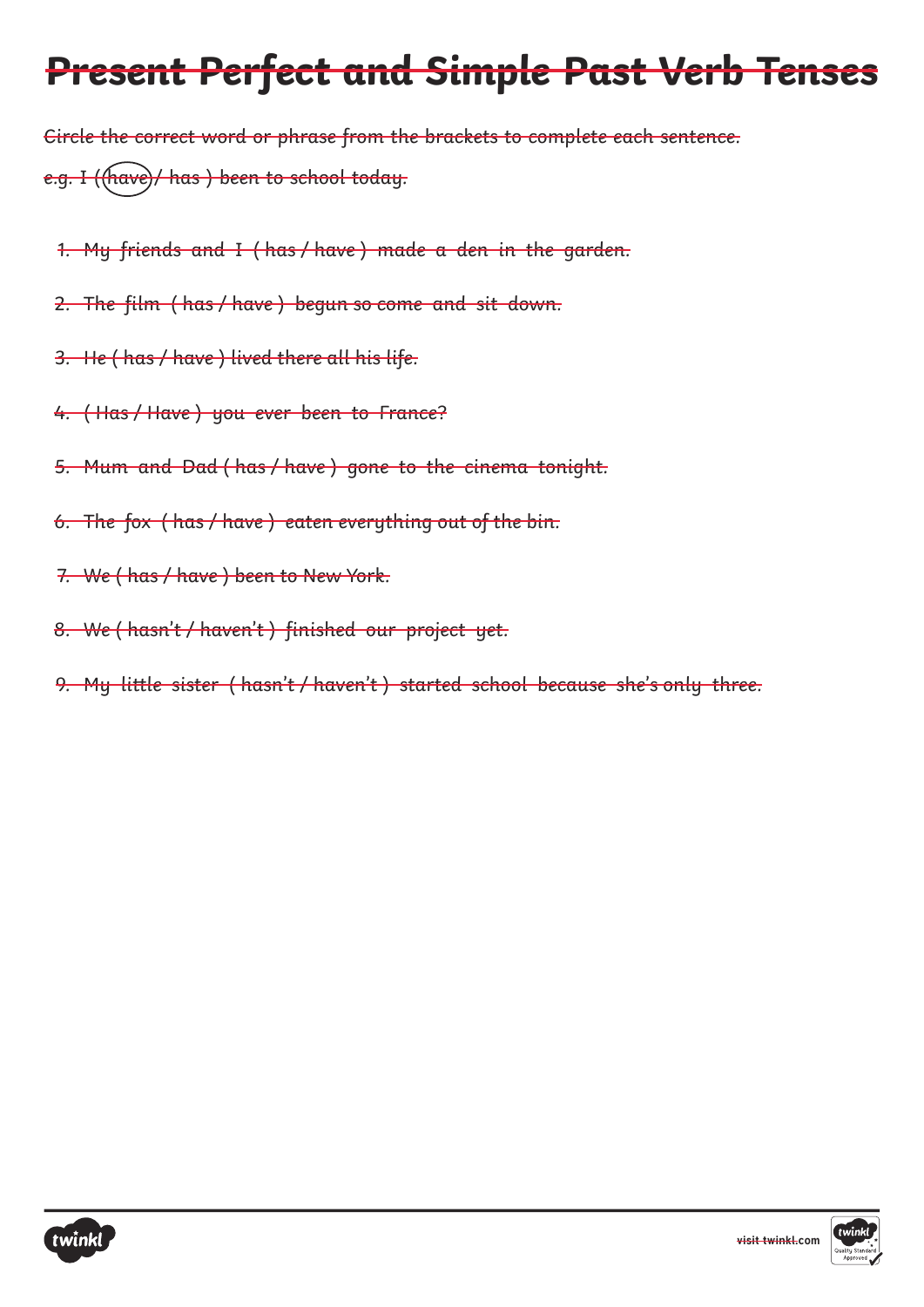- 1. My friends and I (has/(have)) made a den in the garden.
- 2. The film ((has) have) begun so come and sit down.
- 3. He ((has)/ have) lived there all his life.
- 4. (Has/(Have)) you ever been to France?
- 5. Mum and Dad (has / (have)) gone to the cinema tonight.
- 6. The fox ((has) have) eaten everything out of the bin.
- 7. We (has / (have)) been to New York.
- 8. We ( hasn't / (haven't)) finished our project yet.
- 9. My little sister ((hasn't)/ haven't) started school because she's only three.



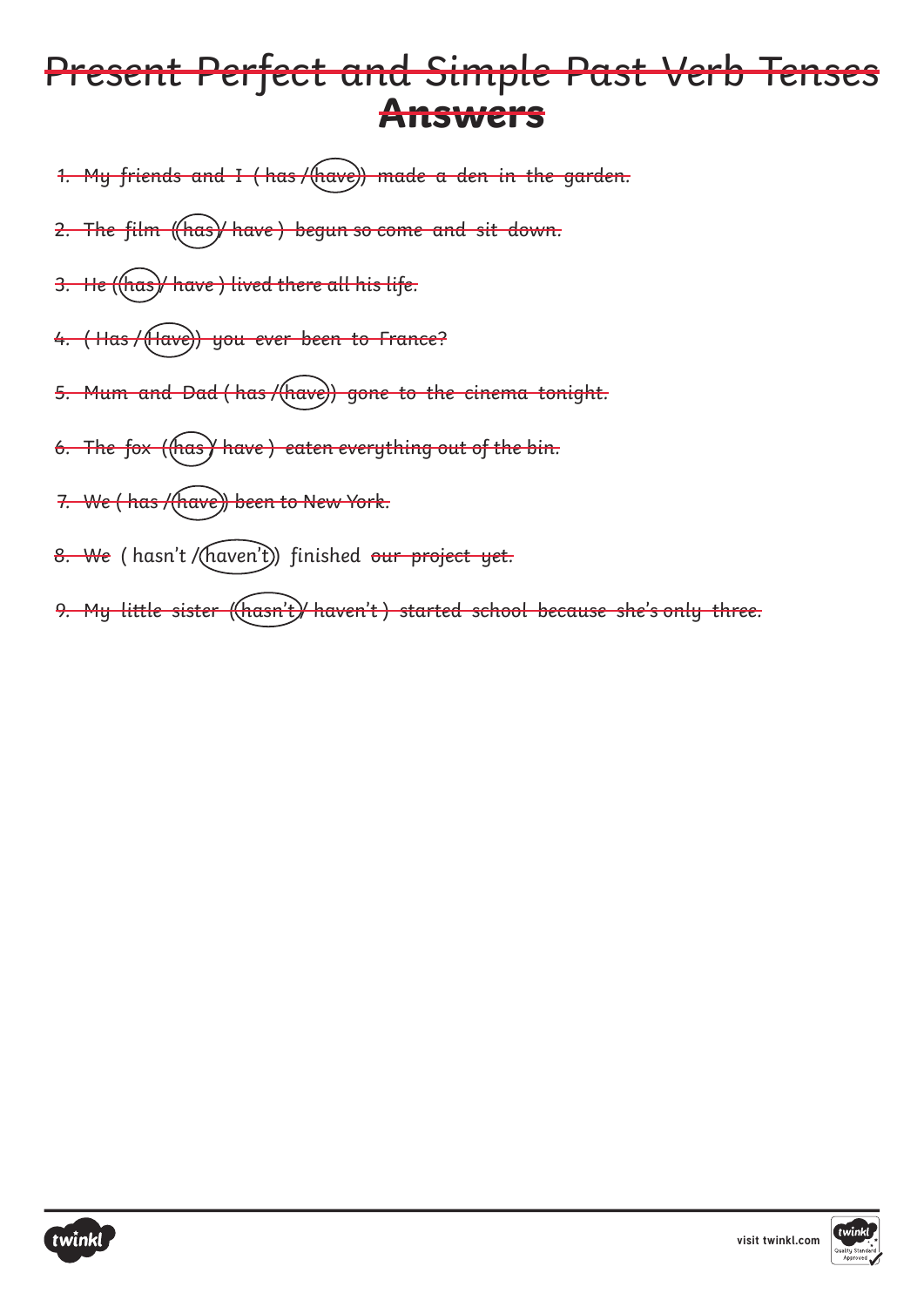Choose the correct word or phrase from the brackets to complete each sentence.

- e.g. I ( **went** / have been ) to school yesterday.
	- 1. You need to line up because the bell ( rang / has rung ).
	- 2. Sam had a headache at lunchtime because he ( didn't drink / hasn't drunk ) enough water.
	- 3. If you ( finished / have finished ) your dinner, you can go out to play.
	- 4. I ( haven't / didn't have ) any money so I couldn't buy an ice-cream.
	- 5. Ammara ( called / has called ) for you earlier but you weren't here.
	- 6. Look how neat the hedge is now Dad and I ( trimmed / have trimmed ) it.
	- 7. When you ( went / have gone ) to school this morning, was it raining?
	- 8. My sister ( learned / has learned ) to ride a bike when she was four.
	- 9. My hair is wet because I ( went / have been ) swimming.



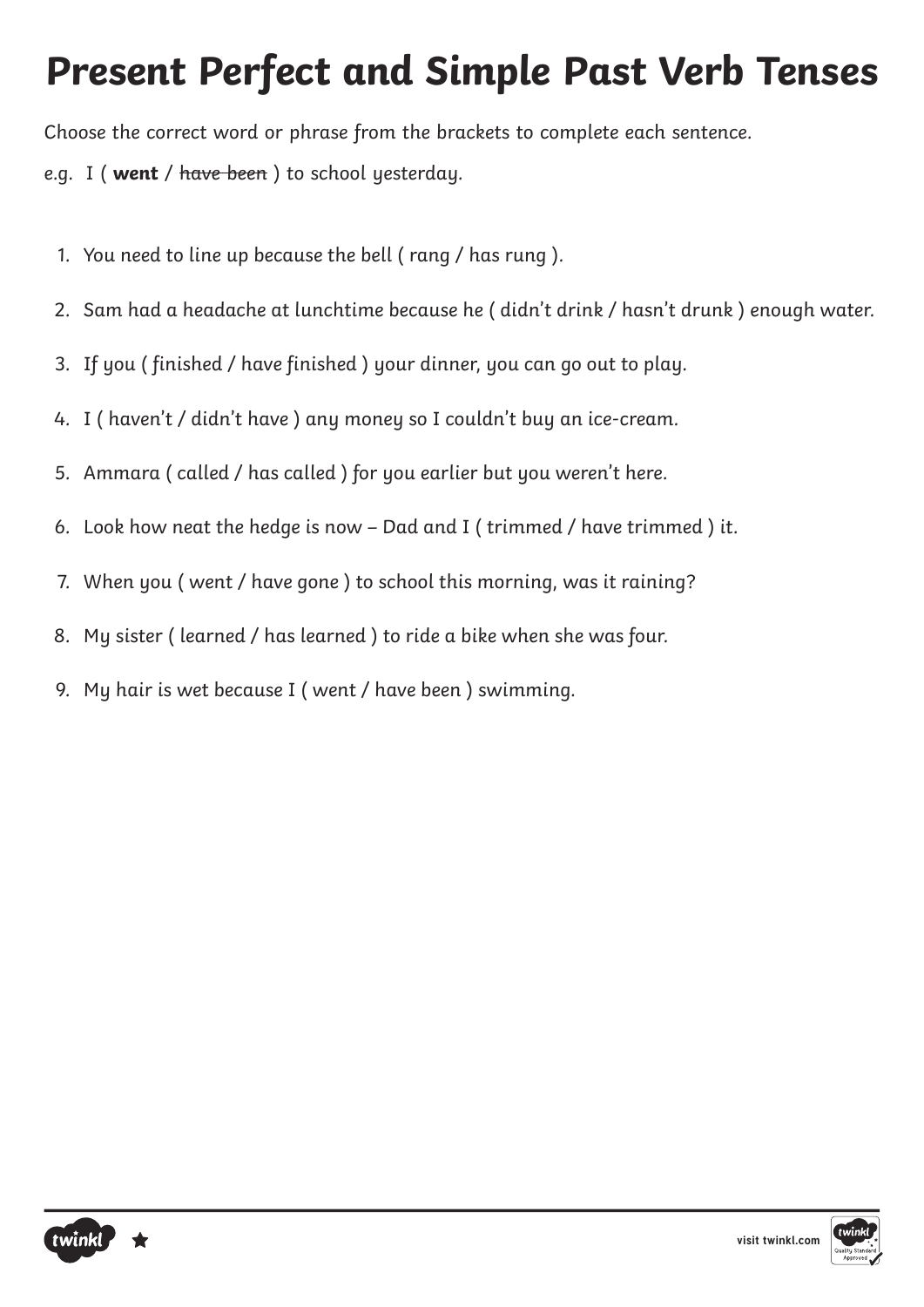- 1. You need to line up because the bell ( rang / **has rung** ).
- 2. Sam had a headache at lunchtime because he ( **didn't drink** / hasn't drunk ) enough water.
- 3. If you ( finished / **have finished** ) your dinner, you can go out to play.
- 4. I ( haven't / **didn't have** ) any money so I couldn't buy an ice-cream.
- 5. Ammara ( **called** / has called ) for you earlier but you weren't here.
- 6. Look how neat the hedge is now Dad and I ( **trimmed** / have trimmed ) it.
- 7. When you ( **went** / have gone ) to school this morning, was it raining?
- 8. My sister ( **learned** / has learned ) to ride a bike when she was four.
- 9. My hair is wet because I ( **went** / have been ) swimming.



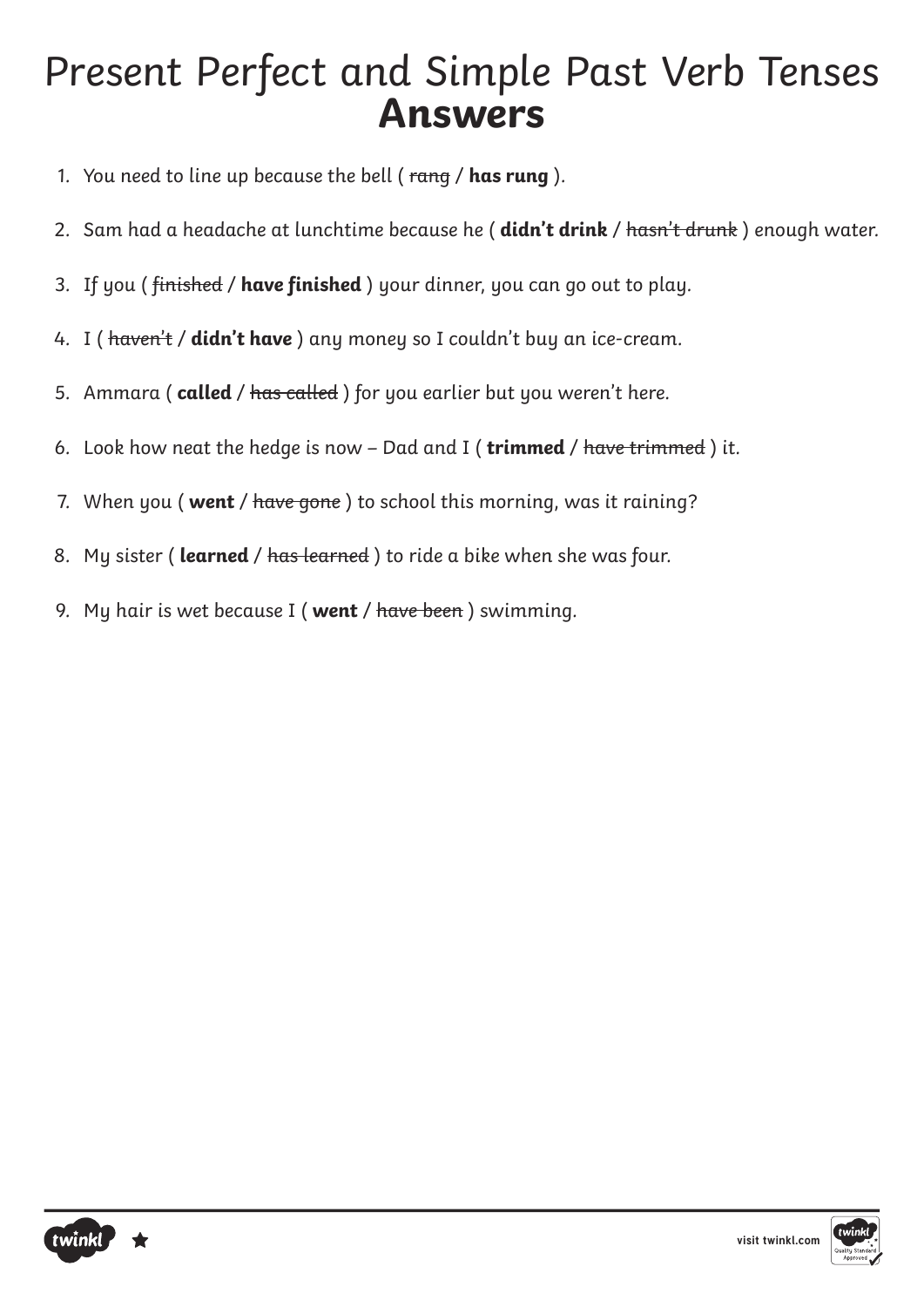Put the verb in brackets into the simple past tense to complete each sentence.

E.g. I (go) to school yesterday. **I went to school yesterday.**

- 1. Ammara (call) for you earlier but you weren't at home.
- 2. I (have) £1.50 pocket money so I (buy) an ice-cream at the fair.

3. When you (go) to school this morning, (be) it raining?

4. Sam had a headache all afternoon because he (not drink) enough water at lunchtime.

Now put these verbs into the present perfect tense to complete each sentence:

E.g. I (break) my pencil so can I borrow your sharpener please?

**I have broken my pencil so can I borrow your sharpener please?**

5. You need to line up because the bell (ring).

6. Because dad and I (trim) the hedge, it looks very neat now.

7. Mum says we can play out once we (finish) our homework.

8. If you (not bring) your wellies, you can't go out to play in the snow.

9. Rihanna looks very nervous because she (not ride) a horse before.



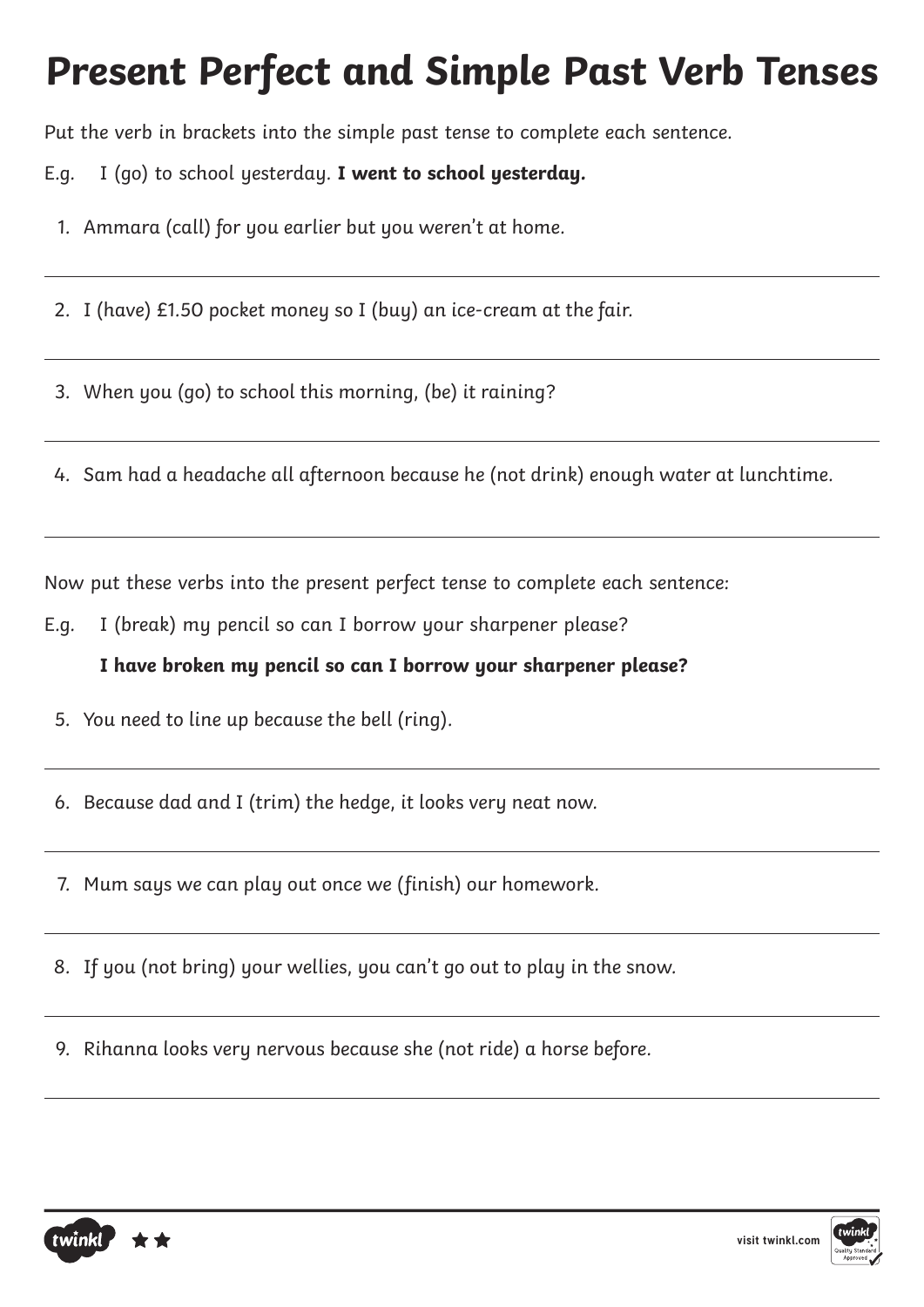- 1. **called**
- 2. **had**
- 3. **went, was**
- 4. **didn't drink**
- 5. **has rung**
- 6. **have trimmed**
- 7. **have finished**
- 8. **haven't brought**
- 9. **hasn't ridden**



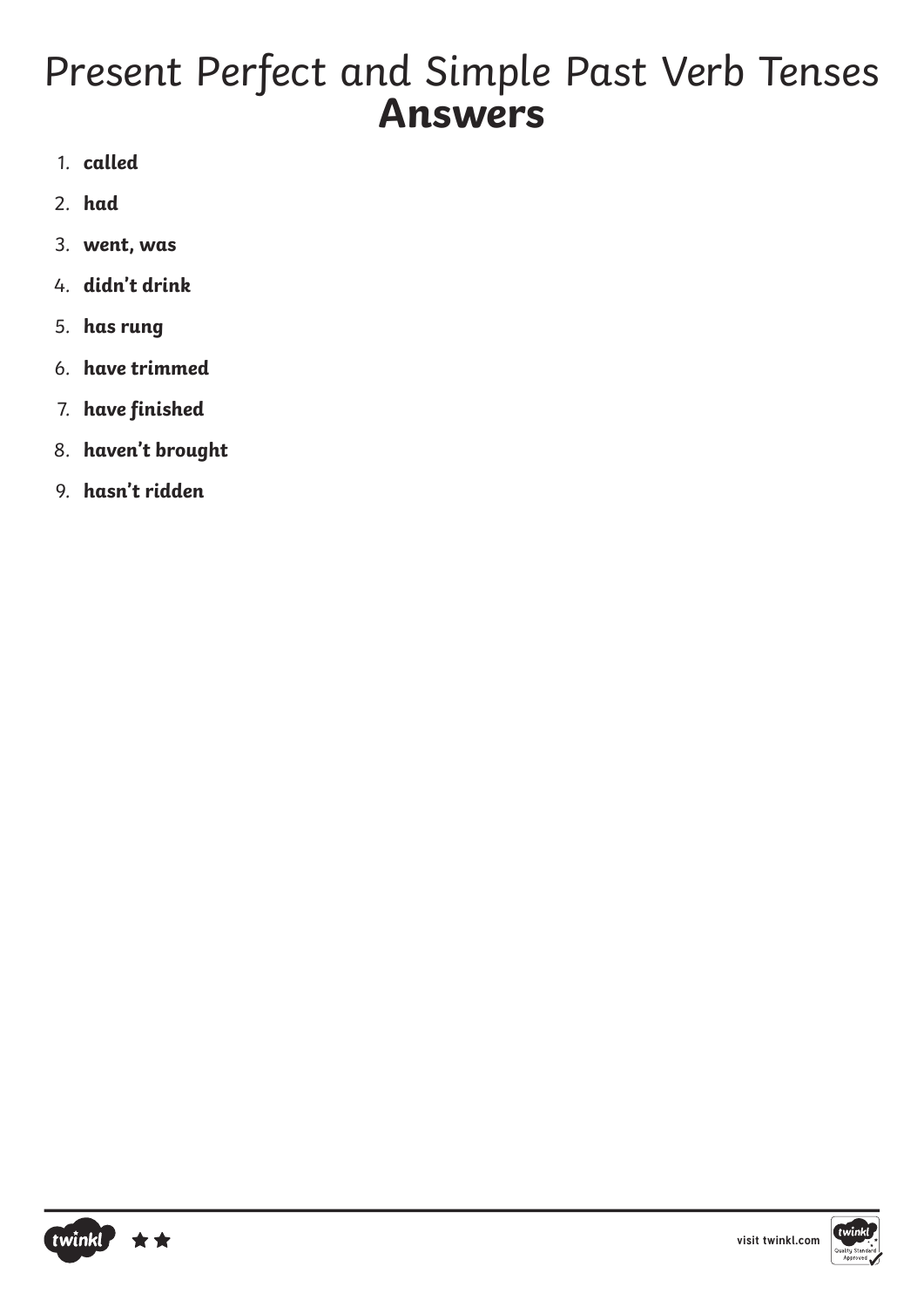Choose the correct tense (simple past or present perfect) for each verb, then complete the sentence.

- E.g.1 I ( go ) to school yesterday. **I went to school yesterday.**
- E.g.2 Oh no, I ( break ) my pencil so can I borrow your sharpener please?

#### **Oh no, I have broken my pencil so can I borrow your sharpener please?**

1. Come on everyone, line up. The bell ( ring ) already.

2. Ammara ( call ) for you earlier but you weren't at home.

3. Rihanna looks very nervous because she ( not ride ) a horse before.

4. When you ( go ) to school this morning, ( be ) it raining?

- 5. Mum says we can play out once we ( finish ) our homework.
- 6. Sam had a headache all afternoon because he ( not drink ) enough water at lunchtime.
- 7. Because Dad and I ( trim ) the hedge, it looks very neat now.
- 8. I ( have ) £1.50 pocket money so I ( buy ) an ice-cream at the fair.
- 9. If you ( not bring ) your wellies, you can't go out to play in the snow.